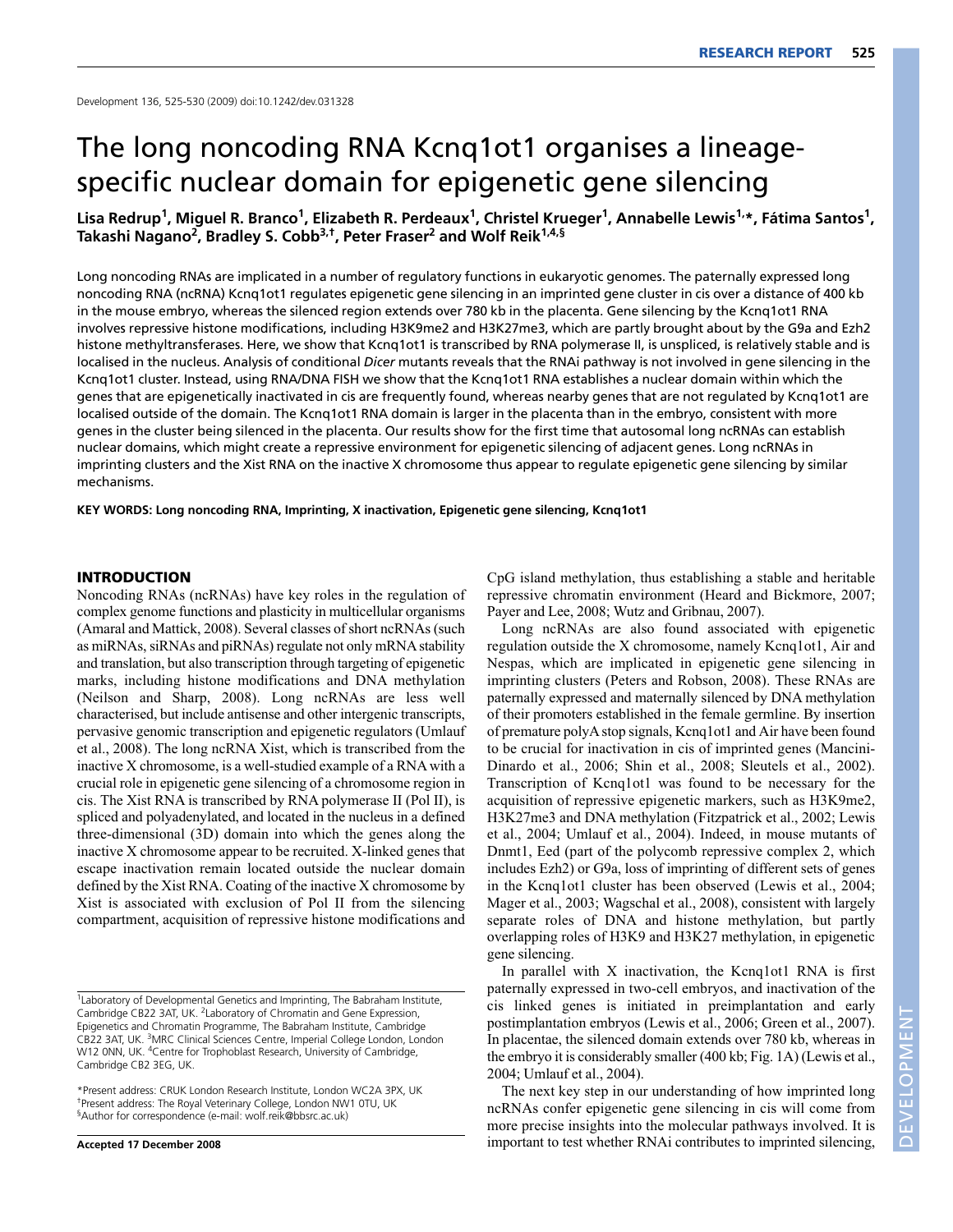

**Fig. 1. The ncRNA Kcnq1ot1 is 80-121 kb long and localised in the nucleus.** (**A**) The paternally expressed Kcnq1ot1 transcript (wavy arrow) is necessary for silencing of adjacent genes on chromosome 7 (red). Genes imprinted solely in the placenta are indicated in red typescript. Four transcription start sites (TSS) were found by 5'-RACE (left box); the predominant TSS is indicated in black. 3'-RACE (right box) identified a polyadenylation site 121 kb downstream of the TSS (polyadenylation signal underlined). (**B**) qRT-PCR analysis was performed along the length of the Kcnq1ot1 transcript using wild-type and KvDMR1+/– E13.5 embryos. KvDMR1-dependent transcripts can be detected up to at least 80 kb downstream of the TSS (see also Fig. S1 in the supplementary material). \**P*<0.05, \*\**P*<0.001, ‡*P*<0.0001. Error bars represent s.e.m. (**C**) qRT-PCR analysis of nuclear and cytoplasmic fractions from primary mouse embryonic fibroblasts shows that Kcnq1ot1 is mainly located in the nucleus. The 45S and 18S rRNAs are included as controls for predominantly nuclear and cytoplasmic RNAs, respectively. Error bars represent s.e.m.

particularly given recent work that has implicated the RNAi pathway in X inactivation (Ogawa et al., 2008). Alternatively, or additionally, long ncRNAs in imprinting clusters may act in the nucleus and establish silencing domains akin to that established by Xist for X inactivation. Here, we test both of these models for the Kcnq1ot1 imprinting cluster.

## **MATERIALS AND METHODS**

#### **Mouse strains and cell lines**

All experimental procedures were conducted under licences by the Home Office (UK) in accordance with the Animals (Scientific Procedures) Act 1986. We used C57BL6/JOlaHsd or SD7 as wild-type strains. SD7 contains the distal region of *Mus spretus* chromosome 7 backcrossed into the F1 (C57BL/6J/CBA/Ca), which provides SNPs to distinguish between parental alleles. KvDMR1 mice have been described previously (Fitzpatrick et al., 2002). *Dicer*lox/lox mice (Cobb et al., 2005) were crossed with *MeoxCre*/+ (Tallquist and Soriano, 1999) mice to generate *MeoxCre*/+; *Dicer*<sup>Δ</sup>/+ mice. These mice were then crossed with *Dicer*lox/lox; SD7/SD7 mice to generate *MeoxCre*/+; *Dicer*<sup>Δ</sup>/<sup>Δ</sup>; SD7/B6 embryos. Yolk sac DNA was used for genotyping (primer details can be provided on request). Primary mouse embryonic fibroblasts (MEFs) were obtained from E13.5 C57BL6/JOlaHsd embryos and cultured in DMEM (Invitrogen) with 10% FBS, 1% penicillin/streptomycin and 2 mM L-glutamine. For RNA stability

experiments, NIH3T3 cells were cultured in medium containing 0.001% saponin $\pm$ 5 μg/ml  $\alpha$ -amanitin, and analysed as previously described (Seidl et al., 2006).

#### **RNA isolation, reverse transcription, RACE and Sequenom MassArray**

Total RNA was isolated from cells and embryos using Trizol (Applied Biosystems) or AllPrep DNA/RNA Mini kit (Qiagen). Nuclear and cytoplasmic RNA was isolated from MEFs using the PARIS kit (Applied Biosystems) and spiked with rabbit  $\alpha$ -globin mRNA (Sigma, Dorset, UK) as an internal control. RNA was reverse transcribed using either Superscript II (Invitrogen) or BD Sprint PowerScript (BD Biosciences) using either oligo-dT, random primers (Promega) or specific primers for strand-specific analysis. For miR-16 expression analysis, small RNAs were isolated using the RNeasy MinElute cleanup kit (Qiagen) and cDNA was made using SnoRNA-202 and miR-16 reverse transcription kits (Applied Biosystems). 5' and 3' RACE were carried out using the GeneRacer RACE Ready cDNA Kit (Invitrogen). Allele-specific expression analysis was performed with iPLEX chemistry on the SEQUENOM genotyping platform, as per the manufacturer's instructions. Primer sequence details can be provided on request.

#### **Quantitative PCR (qPCR)**

To analyse the length of the Kcnq1ot1 transcript, qPCR was performed using Platinum SYBR Green qPCR SuperMix-UDG with Rox (Invitrogen) on an ABI Prism 7700 Sequence Detector. cDNA (5 μl, diluted 1:50) were used per reaction (primer details can be provided on request). Reference RNAs were produced by in vitro transcription of cloned PCR products and quantified using RiboGreen (Invitrogen). The respective cDNAs were used to generate a standard curve allowing quantitative comparison between amplicons. For miR-16 expression analysis, the SnoRNA-202 and miR-16 qPCR kits (TaqMan) were used on an Mx3005 QPCR System (Stratagene).

#### **Fluorescence in situ hybridisation (FISH) probes**

Probes for RNA-FISH (details can be provided on request) were labelled with digoxigenin by nick-translation (Roche Diagnostics). The Kcnq1 probe is intronic and located outside of Kcnq1ot1, and so will only detect Kcnq1 transcripts, but the Kcnq1ot1 probe will also detect Kcnq1. However, RNA-FISH on KvDMR1-knockout embryo sections using the Kcnq1ot1 probe showed only background levels of fluorescent signals (not shown). The Xist probe is also capable of detecting both the Xist and Tsix transcripts, but at the developmental time points in our study Tsix is silent (Sado et al., 2001). For DNA-FISH, fosmids (BACPAC Resources; details can be provided on request) were labelled with biotin by nicktranslation (Roche).

# **RNA-FISH**

Frozen E12.5 embryos and placentas were embedded in Cryo-M-Bed (Bright) prior to 14 μm sectioning with a cryostat (Bright). Sections were collected on poly-lysine-coated slides and stored at –80°C. Sections were briefly thawed, permeabilised with 0.5% TX in PBS for 8 minutes on ice, fixed in 4% formaldehyde/5% acetic acid/0.14 M NaCl for 18 minutes at room temperature, washed in PBS, dehydrated in 70-100% ethanol series and air-dried. Probes (2.5 μl) were co-precipitated with 1 μg of mouse Cot1 DNA and resuspended in 40 μl of hybridisation mix (Chakalova et al., 2004). Probe denaturation, hybridisation, washes and probe detection were performed as described previously (Chakalova et al., 2004); the following antibodies were used: sheep anti-digoxigenin (1:1000; Roche) followed by FITC-conjugated rabbit anti-sheep (1:200; Calbiochem) and AlexaFluor 488-conjugated donkey anti-rabbit (1:200; Invitrogen).

## **Combined RNA/DNA-FISH**

After RNA-FISH as above, antibodies were fixed with 4% formaldehyde in PBS for 30 minutes at room temperature. Sections were treated with 0.1 M HCl for 20 minutes, washed in PBS, equilibrated in 70% formamide/ $2\times$ SSC before denaturing for 5 minutes at 80 $\degree$ C (in preheated 70% formamide/2×SSC/0.1 M phosphate buffer pH 7.0), and then cooled down in ice-cold 50% formamide/2SSC. Probes were precipitated, re-suspended in hybridisation buffer and denatured as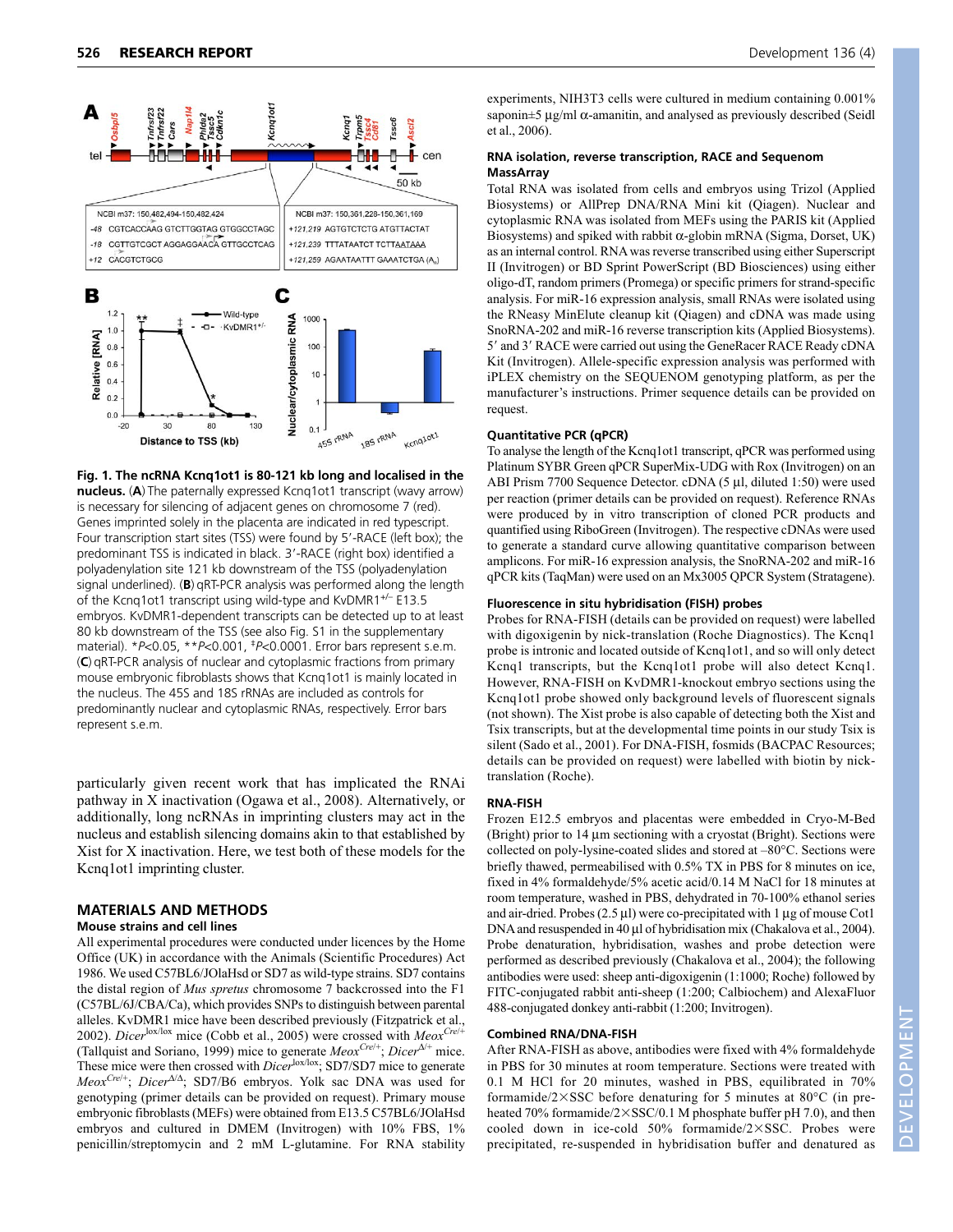previously described (Noordermeer et al., 2008), and hybridised to denatured sections overnight at 37°C. Post-hybridisation washes were performed as previously described (Branco and Pombo, 2006). Biotin was detected using an AlexaFluor 555-conjugated streptavidin (Invitrogen; 1:500); blocking, antibody dilutions and washes were carried out in 1% BSA in PSB/0.05% Tween-20.

#### **Image collection and analysis**

Optical *z*-stacks were captured using a Zeiss LSM 510 META  $(63 \times$  Plan-Apo 1.40 objective) or Olympus FV1000 ( $63 \times$  Plan-superApo 1.40 objective) confocal microscopes.

For analysis of the RNA-FISH signals, Volocity (v4, Improvision) was used for volume rendering of the image *z*-stacks using the HR opacity renderer. RNA-FISH signal volumes were also measured in Volocity using intensity-based thresholding; signals not touching DAPI stained objects or with a volume less than  $0.1 \mu m^3$  were excluded.

Distances between DNA-FISH signals and the edge of the Kcnq1ot1 domain were measured in 3D using a custom ImageJ (Wayne Rasband, NIH) macro. Briefly, RNA-FISH signals were segmented using an adaptive threshold algorithm and the 3D coordinates of the centre of mass of the DNA-FISH signals were found; the distance from each centre of mass to the nearest RNA domain edge was automatically measured.

# **RESULTS AND DISCUSSION Kcnq1ot1 RNA is nuclear and moderately stable**

We determined the size and characteristics of the Kcnq1ot1 transcript by EST searches, 5' and 3' RACE (rapid amplification of cDNA ends) and RT-PCR (Fig. 1A,B; see Fig. S1 in the supplementary material). The RACE experiments provided four transcription start sites within 20 bp and a polyadenylation site 121 kb downstream of the main start site, showing that the Kcnq1ot1 RNA has both a 5' methyl cap and a polyadenylated tail. All ESTs were contiguous with the genomic sequence, providing no evidence for splicing. We found by quantitative RT-PCR (qRT-PCR) that the main region of transcription extends to about 80 kb from the start site and is dependent on the *Kcnq1ot1* promoter (Fig. 1B), but strand-specific RT-PCR showed that transcription from this promoter can still be detected up to 120 kb into the gene (see Fig. S1 in the supplementary material). The decrease in the level of Kcnq1ot1 RNA along the length of the transcription unit might be the result of several unmapped polyadenylation sites within the transcript; alternatively, transcription might be impeded by a non-permissive chromatin structure. By comparison, the Air RNA is 108 kb long and largely unspliced (Lyle et al., 2000; Seidl et al., 2006), whereas the Xist RNA is spliced from 23 kb to 17.9 kb, and this splicing may be needed for Xist-mediated epigenetic silencing (Ciaudo et al., 2006).

Quantification of nuclear and cytoplasmic RNA from primary MEFs showed that Kcnq1ot1 RNA is significantly enriched in the nucleus relative to the cytoplasm (Fig. 1C). To determine the halflife of the Kcnq1ot1 RNA, NIH 3T3 cells were treated with the fungal toxin α-amanitin, at a concentration known to inhibit Pol II but not Pols I or III. Kcnq1ot1 RNA was found to have a half-life of 3.4 hours, whereas the mRNA of the protein-coding gene *Kcnq1* has a half-life of over 20 hours (see Fig. S2 in the supplementary material). The stability of Kcnq1ot1 is similar to that of the ncRNAs Air and Xist, which have half-lives of 2.1 and 4.6 hours, respectively (Seidl et al., 2006). The stability of the Xist RNA is regulated by the NMD pathway (Ciaudo et al., 2006); whether this is also the case for Kcnq1ot1 or Air is not known. In summary, Kcnq1ot1 is transcribed by Pol II, localised in the nucleus and moderately stable, thus resembling other long ncRNAs with epigenetic roles (Umlauf et al., 2008).

## **Imprinting in the Kcnq1ot1 domain is not regulated by the RNAi pathway**

Our observation that Kcnq1ot1 is a nuclear unspliced transcript suggests that the RNA itself may have regulatory roles in epigenetic gene silencing. Recently, it has been suggested that the RNAi pathway plays a role in X inactivation through the nuclear noncoding transcript Xist (Ogawa et al., 2008). We therefore tested genetically whether the RNAi pathway was involved in regulating imprinting at the Kcnq1ot1 cluster by using mouse mutants for the crucial RNAi enzyme Dicer (Bernstein et al., 2001).

*Dicer* knockout embryos die at around E7.5 (Bernstein et al., 2003), thus hampering a comprehensive analysis of imprinting across the locus. Instead, we made use of a conditional knockout of *Dicer* (Cobb et al., 2005), which we specifically deleted in the epiblast (from E5.5) using a *Cre* transgene driven by the *Meox* promoter (Tallquist and Soriano, 1999). Deletion of *Dicer* in the embryonic lineage resulted in lethality at around E11, with characteristic malformations of the embryonic vasculature and oedema (E.R.P., B.S.C. and Wendy Dean, unpublished). The expression levels of miR-16 were substantially reduced in *Dicer*null embryos when compared with heterozygous control littermates, showing that Dicer function had been effectively ablated in these knockout embryos (Fig. 2A). We also attempted to delete Dicer in the placental lineage with a *Cyp19Cre* transgene (Wenzel and Leone, 2007), but this did not result in significant deletion of the floxed *Dicer* allele (not shown). If the RNAi pathway is involved in maintaining repression of the maternal *Kcnq1ot1* promoter, we would expect maternal Kcnq1ot1 expression in the *Dicer* knockout, and perhaps downregulation of the adjacent imprinted genes on the maternal allele. Conversely, if Dicer is needed for silencing via the Kcnq1ot1 RNA of the imprinted genes in the cluster on the paternal chromosome, we would expect elevated transcription of these genes from their paternal alleles in the knockout.

We analysed the relative allelic expression of four imprinted genes in the cluster, including *Kcnq1ot1*, by RT-PCR followed by Sequenom MassArray, comparing control with mutant embryos (Fig. 2B). Additionally, we also analysed six biallelically expressed genes (not shown). The profile of relative allelic expression determined by MassArray corresponded closely to that determined previously by allele-specific RT-PCR (Lewis et al., 2004). No differences were found between control and mutant embryos, showing that Dicer-dependent siRNA pathways are not involved in maintaining epigenetic gene silencing in the Kcnq1ot1 cluster (Fig. 2B; data not shown). However, given that Dicer is expressed in the conditional knockout embryos before E5.5, we cannot exclude the possibility that the siRNA pathway is necessary for the establishment of silencing, after which a Dicer-independent maintenance mechanism would take over. Dicer has been implicated in Xist-dependent X inactivation in one study (Ogawa et al., 2008), whereas another study has found no evidence of an involvement of the siRNA pathway in X inactivation (Nesterova et al., 2008).

# **The Kcnq1ot1 RNA establishes a lineage-specific nuclear domain for silenced genes**

The Xist RNA has been shown by RNA FISH to produce a large nuclear signal that overlaps with most of the inactive X chromosome, and is thus thought to be coating the chromosome that it inactivates (Clemson et al., 1996; Chaumeil et al., 2006). By contrast, the primary transcripts of protein-coding genes show a small nuclear signal at the site of transcription (Osborne et al., 2004). As we found that Kcnq1ot1 RNA is localised in the nucleus, and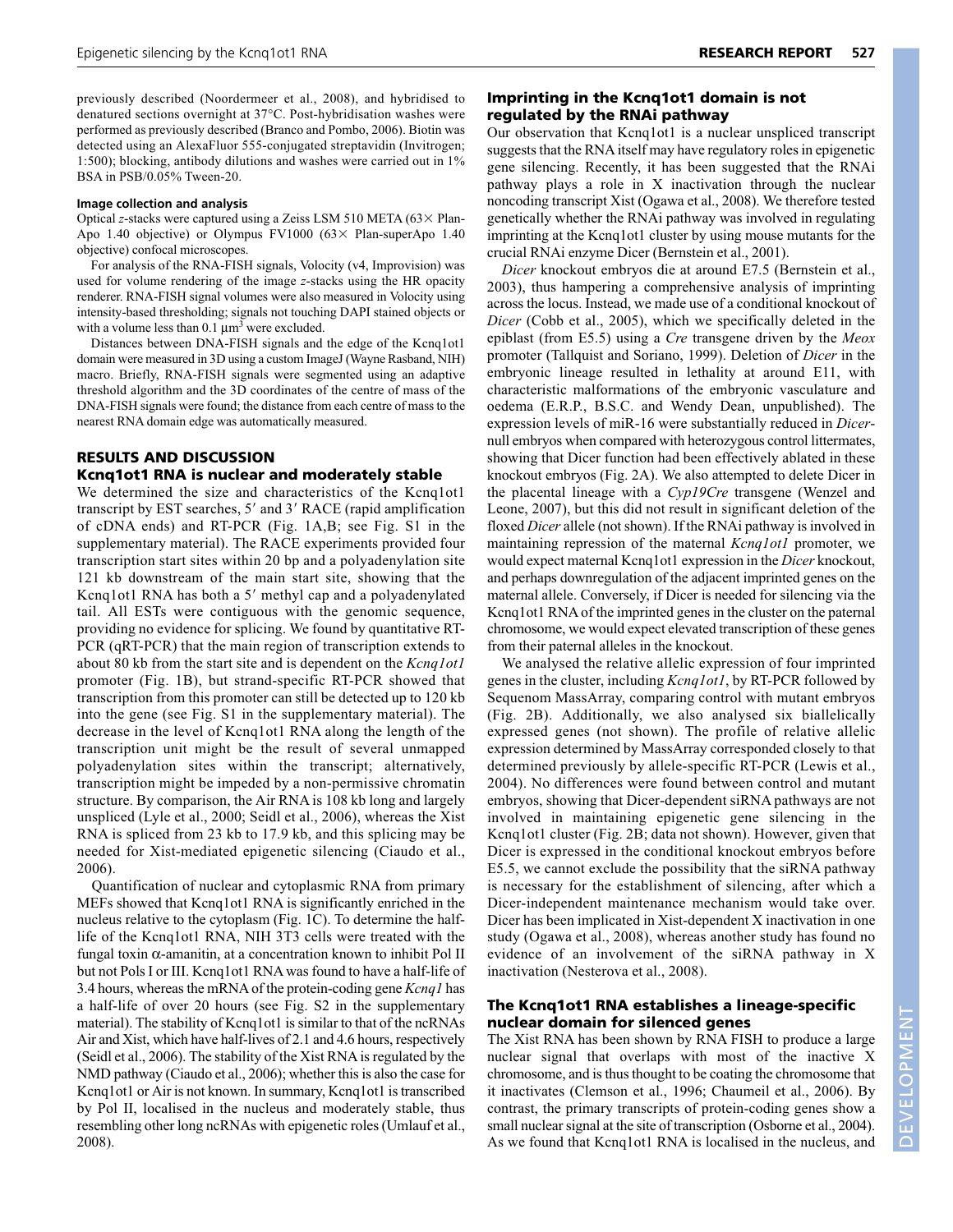

**Fig. 2. Silencing by Kcnq1ot1 is not dependent on the RNAi pathway.** (**A**) qRT-PCR analysis of miR-16 abundance in control (Dcr<sup>flox/Δ</sup>; Meox<sup>+/+</sup>) E10.5 and mutant (Dcr<sup>flox/Δ</sup>; Meox<sup>Cre/+</sup>) E10.5 embryos, normalised to SnoRNA-202. The mature form of miR-16 is present in the mutants at a 50-fold lower level, demonstrating that Dicer action has been drastically reduced in the mutants. Error bars represent s.d. (**B**) RT-PCR and Sequenom MassArray analysis was performed to determine the percentage of maternal expression for the imprinted genes *Phlda2*, *Cdkn1c*, *Kcnq1ot1* and *Kcnq1* in E10.5 embryos. Means are represented as bars and individual data points as blue dots (one control embryo is shown for each cross). Data are shown for both the B6xSD7 and the reciprocal cross to exclude effects due to sequence variations between the B6 and SD7 alleles. *Dicer* mutants did not show loss of imprinting.



**Fig. 3. The Kcnq1ot1 transcript establishes a lineage-specific nuclear domain.** (**A**) RNA-FISH was performed on E12.5 embryo or placental sections using probes for Kcnq1, Xist and Kcnq1ot1 (green; arrows). Nuclei were counterstained with DAPI (blue) and imaged by confocal microscopy. Images have been processed using Volocity for volume rendering. Scale bars: 10 μm. (**B**) After RNA-FISH, the volumes of signals for Kcnq1, Kcnq1ot1 and Xist were measured in the placenta, showing significantly different distributions (*P*<0.0001,  $\chi^2$  test), with the Kcnq1ot1 signal occupying an intermediate volume between Kcnq1 and Xist. (**C**) Measurements of Kcnq1ot1 signal volumes between the embryo and placenta reveal that the Kcnq1ot1 nuclear domain is larger in the placenta ( $P$ <0.0001,  $\chi^2$  test), in line with the larger silencing effect in this tissue.

apparently does not work through the RNAi pathway, we tested the alternative hypothesis that the RNA might physically coat the chromatin that it silences.

RNA-FISH was performed on E12.5 placental sections using probes for Kcnq1*,* Kcnq1ot1 and Xist (Fig. 3A), and analysed by confocal microscopy. Volumes of fluorescent signals were measured using the 3D imaging software Volocity and grouped into six classes (Fig. 3B). We found significantly different volume distributions for Kcnq1, Kcnq1ot1 and Xist  $(P<0.0001, \chi^2$  test; Fig. 3B). As expected, the Kcnq1 probe produced small signals characteristic of primary transcription (Osborne et al., 2004), whereas the Xist probe produced a large signal, which is known to be covering the majority of the inactive X chromosome (Clemson et al., 1996). Interestingly, the Kcnq1ot1 probe produced signals of intermediate size between Kcnq1 and Xist. Indeed, only 5.6% of the Kcnq1 probe signal volumes were greater than  $0.4 \mu m^3$ , whereas  $34.4\%$  of the Kcnq1ot1

probe signals and 35.7% of the Xist probe signals exceeded a volume of 0.4  $\mu$ m<sup>3</sup>. In addition, 14.6% of the Xist probe signals were greater than 2.0  $\mu$ m<sup>3</sup> compared with 1.6% of the Kcnq1ot1 probe signals. As the Kcnq1ot1 silenced domain is 780 kb in the placenta and 400 kb in the embryo, we compared the signal volumes of the RNA between the two tissues (Fig. 3C). Strikingly, the volumes occupied by the Kcnq1ot1 RNA in the embryo were significantly smaller than those in the placenta ( $P<0.0001$ ,  $\chi^2$  test), consistent with a model in which the RNA establishes a physical compartment in the nucleus associated with the chromosomal domain that is silenced.

In order to test this model more directly, we carried out combined RNA/DNA-FISH experiments on E12.5 embryo and placental sections, in which the Kcnq1ot1 RNA domain was visualised together with gene loci regulated by Kcnq1ot1 within the cluster (*Cdkn1c*), at the edge of the cluster (*Ascl2*) and at a locus not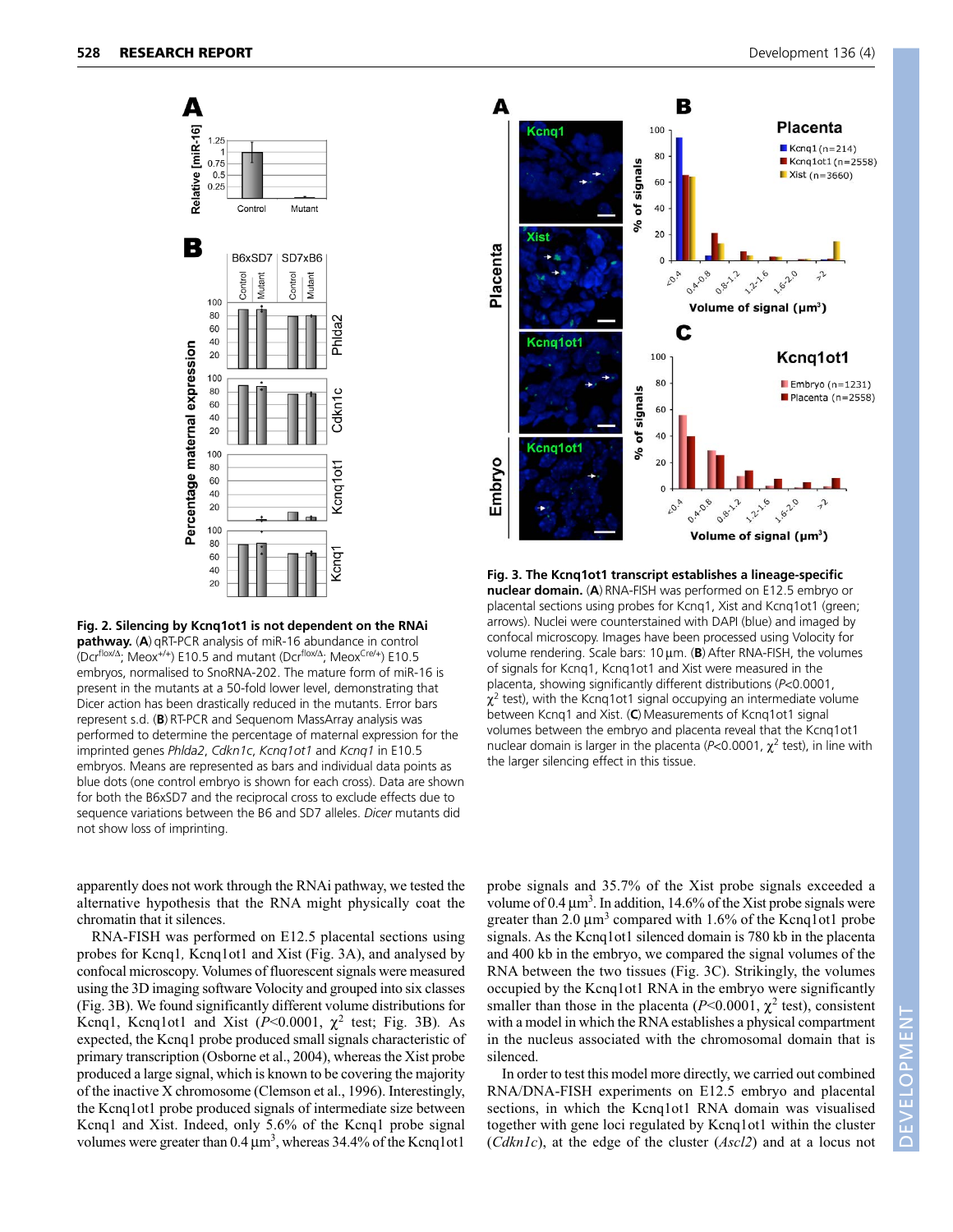

**Fig. 4. Association of genes with the Kcnq1ot1 nuclear domain creates potential for silencing.** (**A**) After labelling of the Kcnq1ot1 nuclear domain by RNA-FISH (green) on E12.5 embryo and placental sections, DNA-FISH (red) was performed to detect an ubiquitously imprinted gene (*Cdkn1c*), a gene specifically imprinted in the placenta (*Ascl2*) and a gene not regulated by Kcnq1ot1 located ~300 kb away from the gene cluster (*Igf2*). Nuclei were counterstained with DAPI (blue) and imaged by confocal microscopy. Panels to the right of each image are a magnification of the indicated areas, showing the RNA-FISH signal (top), DNA-FISH signal (middle) and the corresponding merged image (bottom). Scale bars: 1 μm. (**B**) For each DNA signal found close to the Kcnq1ot1 domain, 3D distances between the centre of the DNA signal and the edge of the domain were measured. *Cdkn1c* is found mainly inside and *Igf2* mainly outside the RNA domain in both tissues, with *Ascl2* positioned near the edge. But whereas in the placenta *Ascl2* is closer to the domain than the Kcnq1ot1-unrelated *Igf2* gene, their relative positions are not significantly different in the embryo. \**P*<0.05, \*\*\**P*<0.001; NS, not significant; Kruskall-Wallis test with Dunn's post-hoc test. Bars on the boxplots represent data points within 1.5 times the interquartile range.

regulated by Kcnq1ot1 located just outside the cluster (*Igf2*) (Fig. 4A). The distance of each of the three DNA probes (~40 kb in size) to the edge of the RNA domain was measured in 3D (Fig. 4B). Strikingly, both in embryo and placenta the RNA signal frequently overlapped the position of *Cdkn1c*, which was found mostly inside of the domain, whereas *Igf2* was predominantly located outside (Fig. 4). In the placenta, the positions of all three genes were significantly different from each other, with *Ascl2* assuming a position close to the edge of the domain. Although we did not find a significant difference in *Ascl2* position between the placenta (where it is imprinted) and the embryo (where it is not imprinted), interestingly, in the latter, the position of *Ascl2* did not differ significantly from that of the adjacent *Igf2* gene, which is not regulated by Kcnq1ot1. This suggests that the local chromatin structure is more compact in the embryo, and that the proximity between *Ascl2* and the Kcnq1ot1

RNA domain in the embryo may not be functionally relevant. Our data suggest that Kcnq1ot1 forms a domain where genes located inside have the potential to be epigenetically inactivated, whereas genes located outside of this domain do not. Importantly, work in human fibroblasts (Murakami et al., 2007) and mouse E14.5 placenta (Pandey et al., 2008) provides evidence that the Kcnq1ot1 RNA associates with chromatin rather than forming an independent RNA cluster.

# **Conclusions**

Our observations reveal several crucial similarities between gene inactivation by Kcnq1ot1, Air and Xist. In all three situations it appears that the ncRNA is involved in establishing a domain or compartment in the nucleus in which the silenced genes are located (Chaumeil et al., 2006; Nesterova et al., 2008; Nagano et al., 2008) (this study). The Kcnq1ot1 RNA domain may interact with chromatin and also with G9a (Pandey et al., 2008) and Ezh2, resulting in cluster-wide repressive histone marks, gene silencing and DNA methylation of CpG islands in some promoters (e.g. *Cdkn1c*), with methylation being more pronounced in the embryo than in the placenta. Paternal expression of Kcnq1ot1 and Xist begins in the two-cell embryo, and the dynamics of inactivation of individual genes is developmentally regulated and differs between the embryonic and extra-embryonic lineages [most dramatically for the X chromosome, where erasure of imprinted X inactivation in ICM cells in the blastocyst is followed by random inactivation in the epiblast (Mak et al., 2004; Okamoto et al., 2004)], consistent in the case of Kcnq1ot1 with the lineage-specific differences in the organisation of its nuclear silencing domain. Our observations, together with those of others (Pandey et al., 2008; Terranova et al., 2008; Nagano et al., 2008), establish that the epigenetic mechanisms regulating X chromosome inactivation by Xist and clustered genomic imprinting by long ncRNAs share fundamental similarities.

We thank Matthew Turley, Wendy Dean and Guillaume Smits for help and advice. This work was funded by the BBSRC, MRC and the EU NoE The Epigenome. M.R.B. is funded by FCT (Portugal) and C.K. by EMBO and the DFG. Deposited in PMC for release after 6 months.

## **Supplementary material**

Supplementary material for this article is available at http://dev.biologists.org/cgi/content/full/136/4/525/DC1

#### **References**

- **Amaral, P. P. and Mattick, J. S.** (2008). Noncoding RNA in development. *Mamm. Genome* **19**, 454-492.
- **Bernstein, E., Caudy, A. A., Hammond, S. M. and Hannon, G. J.** (2001). Role for a bidentate ribonuclease in the initiation step of RNA interference. *Nature* **409**, 363-366.
- **Bernstein, E., Kim, S. Y., Carmell, M. A., Murchison, E. P., Alcorn, H., Li, M. Z., Mills, A. A., Elledge, S. J., Anderson, K. V. and Hannon, G. J.** (2003). Dicer is essential for mouse development. *Nat. Genet.* **35**, 215-217.
- **Branco, M. R. and Pombo, A.** (2006). Intermingling of chromosome territories in interphase suggests a role in translocations and transcription-dependent associations. *PLoS Biol.* **4**, e138.
- **Chakalova, L., Carter, D. and Fraser, P.** (2004). RNA fluorescence in situ hybridization tagging and recovery of associated proteins to analyze in vivo chromatin interactions. *Methods Enzymol.* **375**, 479-493.
- **Chaumeil, J., Le Baccon, P., Wutz, A. and Heard, E.** (2006). A novel role for Xist RNA in the formation of a repressive nuclear compartment into which genes are recruited when silenced. *Genes Dev.* **20**, 2223-2237.
- **Ciaudo, C., Bourdet, A., Cohen-Tannoudji, M., Dietz, H. C., Rougeulle, C. and Avner, P.** (2006). Nuclear mRNA degradation pathway(s) are implicated in Xist regulation and X chromosome inactivation. *PLoS Genet.* **2**, e94.
- **Clemson, C. M., McNeil, J. A., Willard, H. F. and Lawrence, J. B.** (1996). XIST RNA paints the inactive X chromosome at interphase: evidence for a novel RNA involved in nuclear/chromosome structure. *J. Cell Biol.* **132**, 259-275.
- **Cobb, B. S., Nesterova, T. B., Thompson, E., Hertweck, A., O'Connor, E., Godwin, J., Wilson, C. B., Brockdorff, N., Fisher, A. G., Smale, S. T. and**